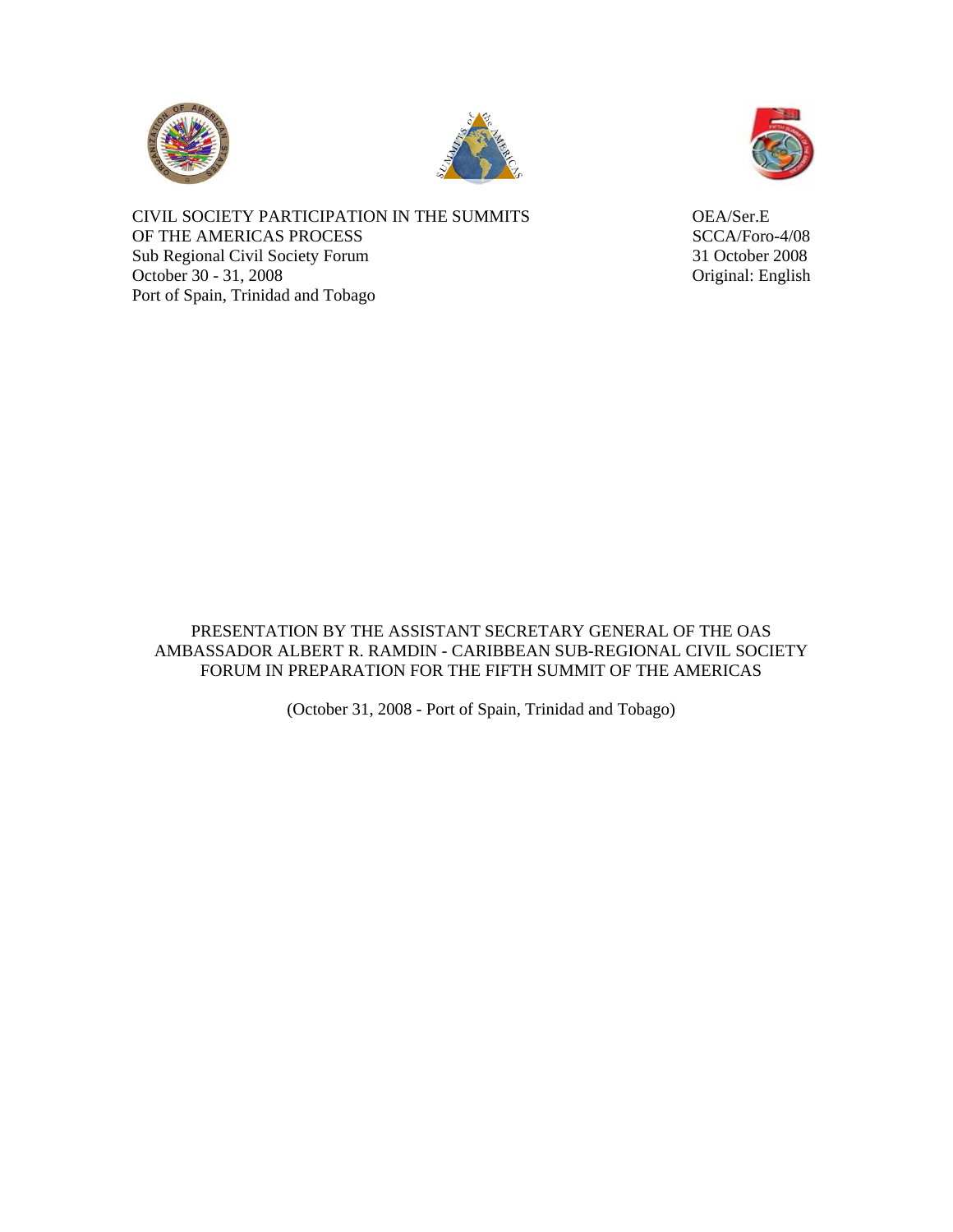## PRESENTATION BY THE ASSISTANT SECRETARY GENERAL OF THE OAS AMBASSADOR ALBERT R. RAMDIN - CARIBBEAN SUB-REGIONAL CIVIL SOCIETY FORUM IN PREPARATION FOR THE FIFTH SUMMIT OF THE AMERICAS

(October 31, 2008 - Port of Spain, Trinidad and Tobago)

Honorable Paula Gopee-Scoon, Minister of Foreign Affairs of Trinidad and Tobago,

Ms. Hazel Brown, Coordinator of the Network of NGOs of Trinidad and Tobago for the Advancement of Women,

Ms. Racquel Smith, Representative of the Canadian Foundation for the Americas, better known as FOCAL,

Distinguished Representatives from Civil Society Organizations, with a special word of welcome to those who have travelled from other Caribbean countries,

Mr. David Morris, Director of the Summits of the Americas Secretariat in the Organization of American States,

Mr. Arthur Gray, Representative of the National Secretariat of the Government of Trinidad and Tobago,

Dr Riyad Insanally, Representative of the OAS in Trinidad and Tobago,

Mrs. Irene Klinger, Director of International Affairs of the OAS,

Distinguished Representatives of the Corps Diplomatique,

Distinguished Representatives of International and Regional Organizations,

Colleagues from the OAS,

Specially Invited Guests,

Representatives of the media,

Ladies and Gentlemen,

It is indeed a pleasure to join you today on this second day of the Caribbean Sub-Regional Civil Society Forum. I am particularly pleased to have the opportunity to be here with representatives of civil society and I thank the organizers for inviting me to share with you my thoughts on this important matter of engaging civil society.

I am also grateful for the many youth participants that participated this Wednesday in YABT's consultation meeting with Caribbean youth, who also joined this Forum yesterday, and I am pleased to see many youthful faces among the participants gathered here today as well.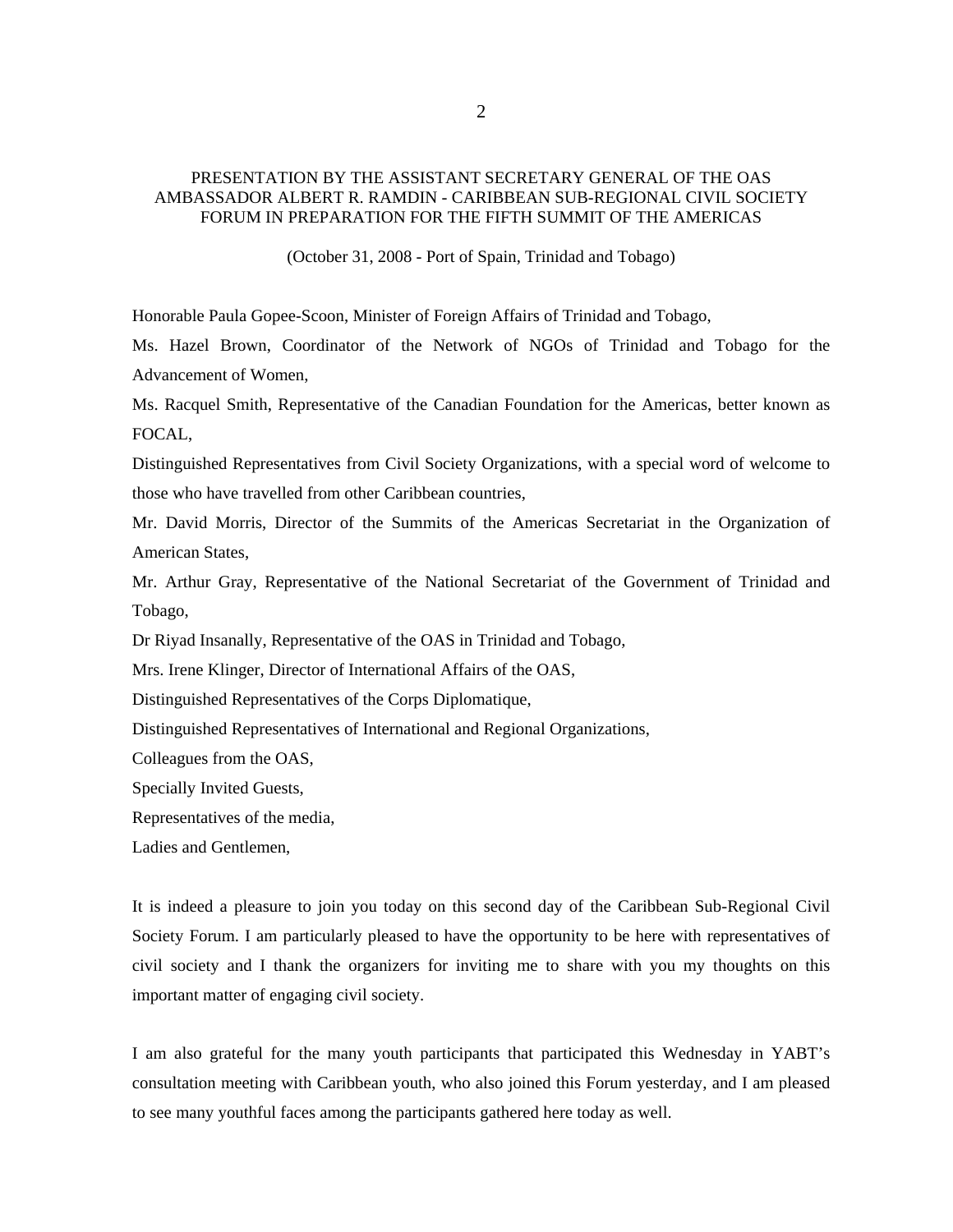In this regard, I believe it is worth mentioning that following the Declaration of Medellín on *"Youth and Democratic Values"* the OAS has now adopted the policy that youth should be a cross-cutting issue in all the policies and programs of the Organization. We have also institutionalized the Inter-Departmental Working Group on Youth which I have the honor to chair and which continues to meet on a regular basis and which will be expanded soon to include other inter-American institutions. Our focus on youth is in four areas: consultation, capacity building, technical assistance and partnerships. At our recent meeting of the Inter-Departmental Working Group we appointed a Focal Point on Youth in the OAS.

In my view, the role of civil society is often misunderstood in society, because you represent such a variety of interests and activities.

The way I see it is that Governments –elected representatives and executive authorities- alone are not capable of mobilizing the necessary forces and resources to facilitate a process of peace, stability and prosperity. For society to be able to function and create the conditions for these three fundamental objectives, it is important to engage, involve, consult and built bridges with the other actors in society, whether they be academia, media, private sector, trade unions, religious organizations, social and cultural groups, or development-oriented grass-roots organizations - in short, civil society at large.

Not only does civil society contribute to enriching policy dialogue by bringing different, sometimes challenging, perspectives to policy debates and public accountability, but, as development actors and change agents, CSOs play a key role in the conceptualization and delivery of development cooperation efforts. This is an extremely valuable contribution to establishing and implementing a hemispheric agenda for cooperation.

Modern governance implies building strategic partnerships on the basis of the specific roles, responsibilities and obligations of the different actors.

The OAS leadership and the General Secretariat are committed to structurally engaging social actors on policy making and implementing processes, through inclusive, open, and transparent approaches.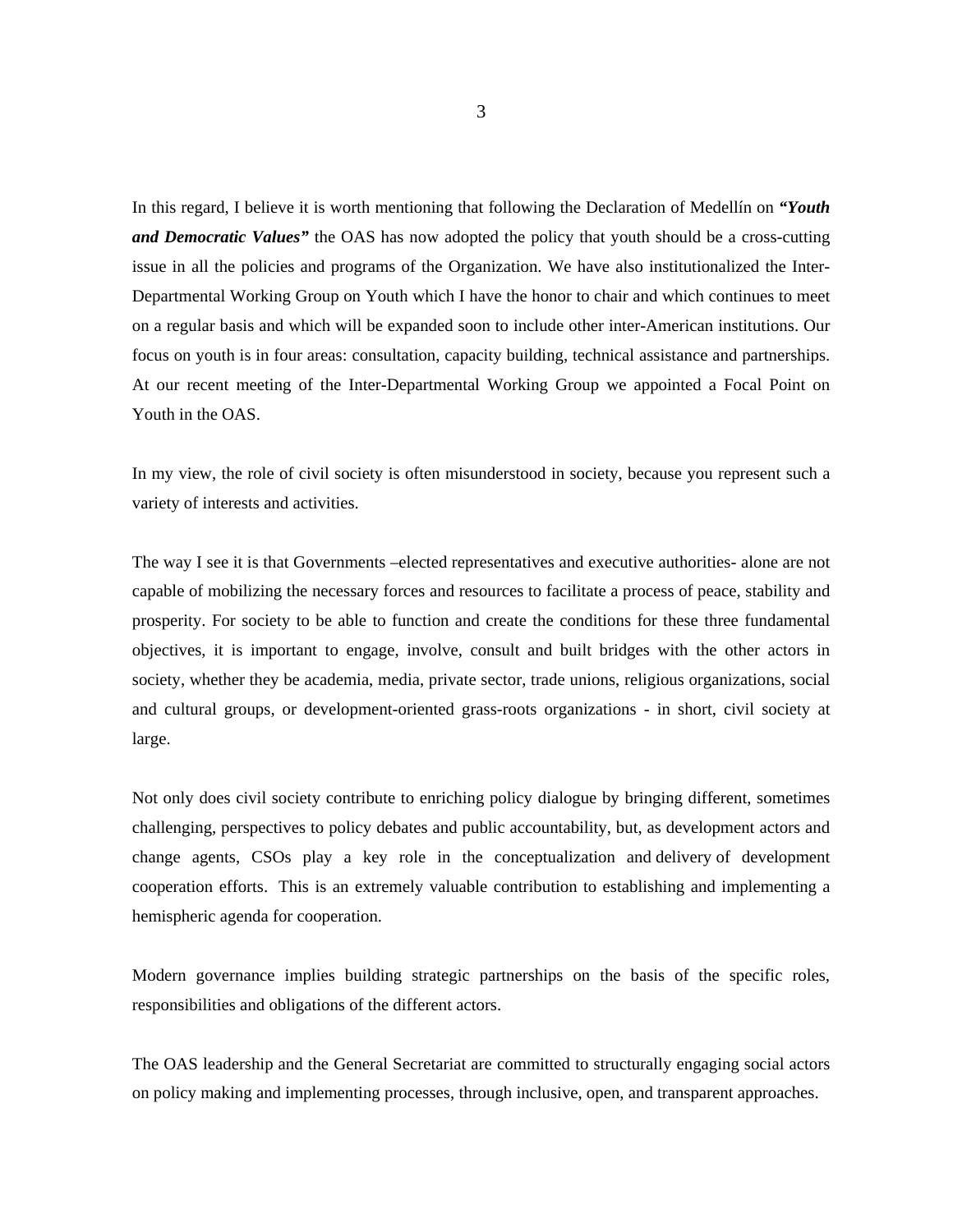Let us remind ourselves that in the end we aim to achieve the same objectives: peace, stability, security and prosperity. To facilitate such an engagement the OAS has established institutionalized mechanisms for dialogue, consultation, and participation, such as the virtual portal for "real time" debate. I call on all of you to make good use of these channels of communication and dialogue.

Working in partnership with Governments, development cooperation agencies, international financial institutions, multilateral organizations, the private sector and philanthropic foundations, you contribute to ensuring that development efforts are appropriately targeted, drawing attention to the identification of priorities, to the critical importance of short and long term results, and to identifying and exchanging lessons of "best practices" based on your accumulated experience.

My presence today is a demonstration of the OAS' commitment to engage with social actors in a meaningful way and, although not the objective of this forum, I remain available to discuss in a frank and open manner our views on this.

This Forum is also indicative of the desire of the host government and all our member states to give civil society the opportunity to share perspectives and priorities pertaining to the contents of the draft Declaration. While there can be no assurances that everything expressed by participants will find its way into the Declaration that our leaders will adopt in April, this Forum is a demonstration of the interest and commitment of the Government of Trinidad and Tobago - made manifest by the presence this morning of the Honourable Minister of Foreign Affairs – as well as that of the Member States of the OAS and the OAS General Secretariat to engage with civil society in moving towards a successful Fifth Summit of the Americas. It is by no means a token effort and there will be a series of follow-up activities to reinforce this commitment.

Your own commitment to discussing frankly and constructively the most pressing issues of our region is a demonstration of the true spirit of openness and transparency. As you know the Western Hemisphere is going through a fundamental and, in my view, historic process of political, economic and social transition, a transition which I would say is a logical next step in the democratization process started in the eighties of the last century. It is a transition that holds promises, but also possible threats.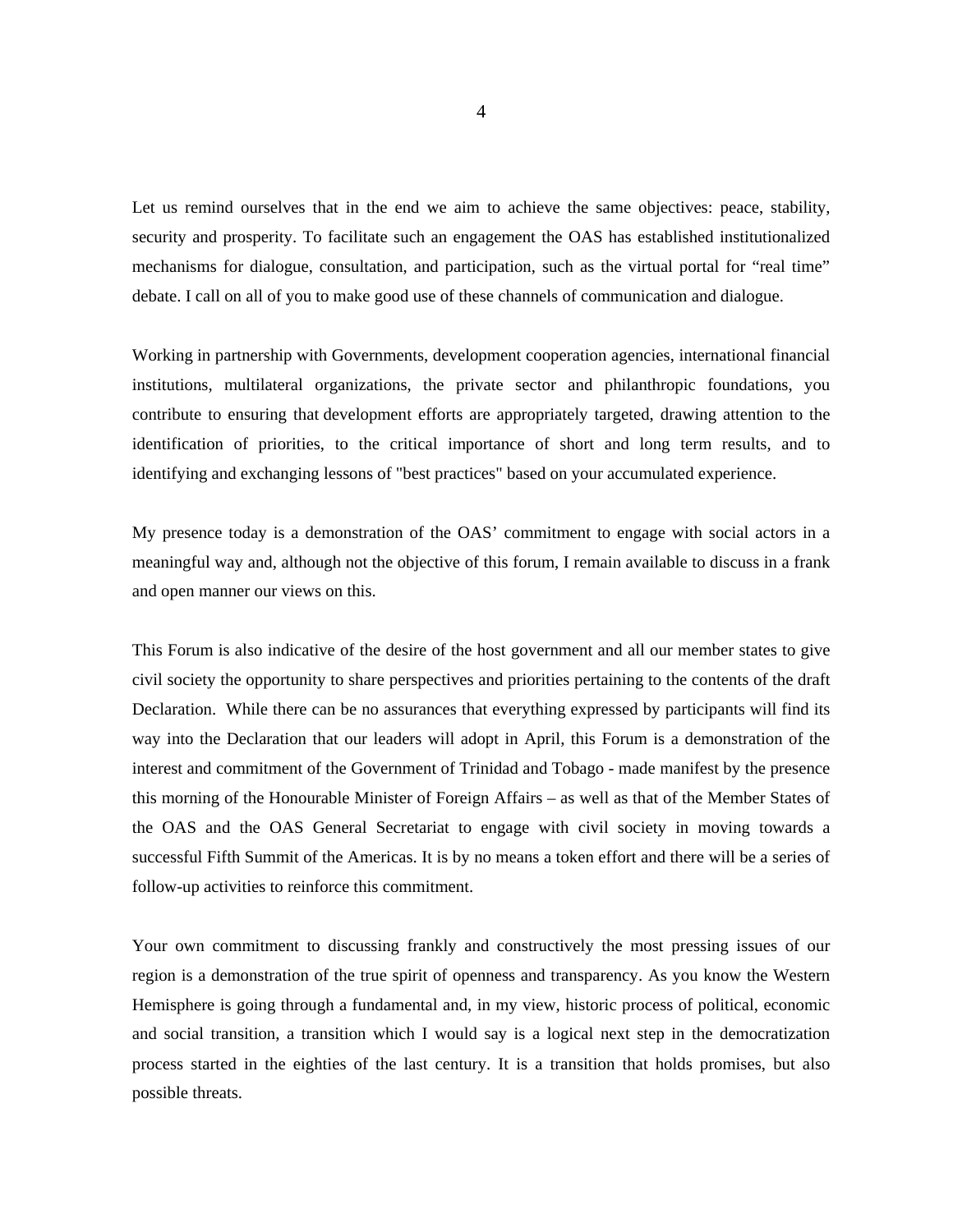The member states of the Organization of American States are facing critical challenges in the areas of food security, energy and the environment, and now we are confronted with a financial and economic crisis! The draft document, *"Securing our Citizens' Future by Promoting Human Prosperity, Energy Security and Environmental Sustainability"* represents an attempt to address these challenges. For if these problems are not addressed in a timely and adequate manner, then I am afraid that they will have far reaching consequences for the very fabric of our societies and will erode the gains achieved so far.

Here I would like to state that, as we all know, we have adopted several documents reflecting hundreds of mandates, programs and initiatives. In my view, it is important to focus on:

1. Coordination of the roles and responsibilities of the different actors in this process (Governments, international organizations, financing institutions, national agencies, civil society etc.)

2. Implementation – allocation of resources, translation of mandates in national planning, etc.

3. Financing – allocation of specific Summit mandates to special windows in the IDB and the sub-regional banks

4. Institutionalizing the process in the already existing dialogue architecture, for instance in the OAS.

You are an integral part of this process of transformation in the Americas. Through your participation in this preparatory process you, as representatives of the civil society, have a unique channel to influence this direction and become part of the solution. Through your partnership in this process, you can share ownership of the platform of concrete initiatives to address some of these challenges.

Your independence, your advocacy and monitoring roles, your close connections with the poor, marginalized and vulnerable populations, your role as channels for delivery of development cooperation projects, all make you important and distinctive contributors to the overall effectiveness of development efforts and procedures.